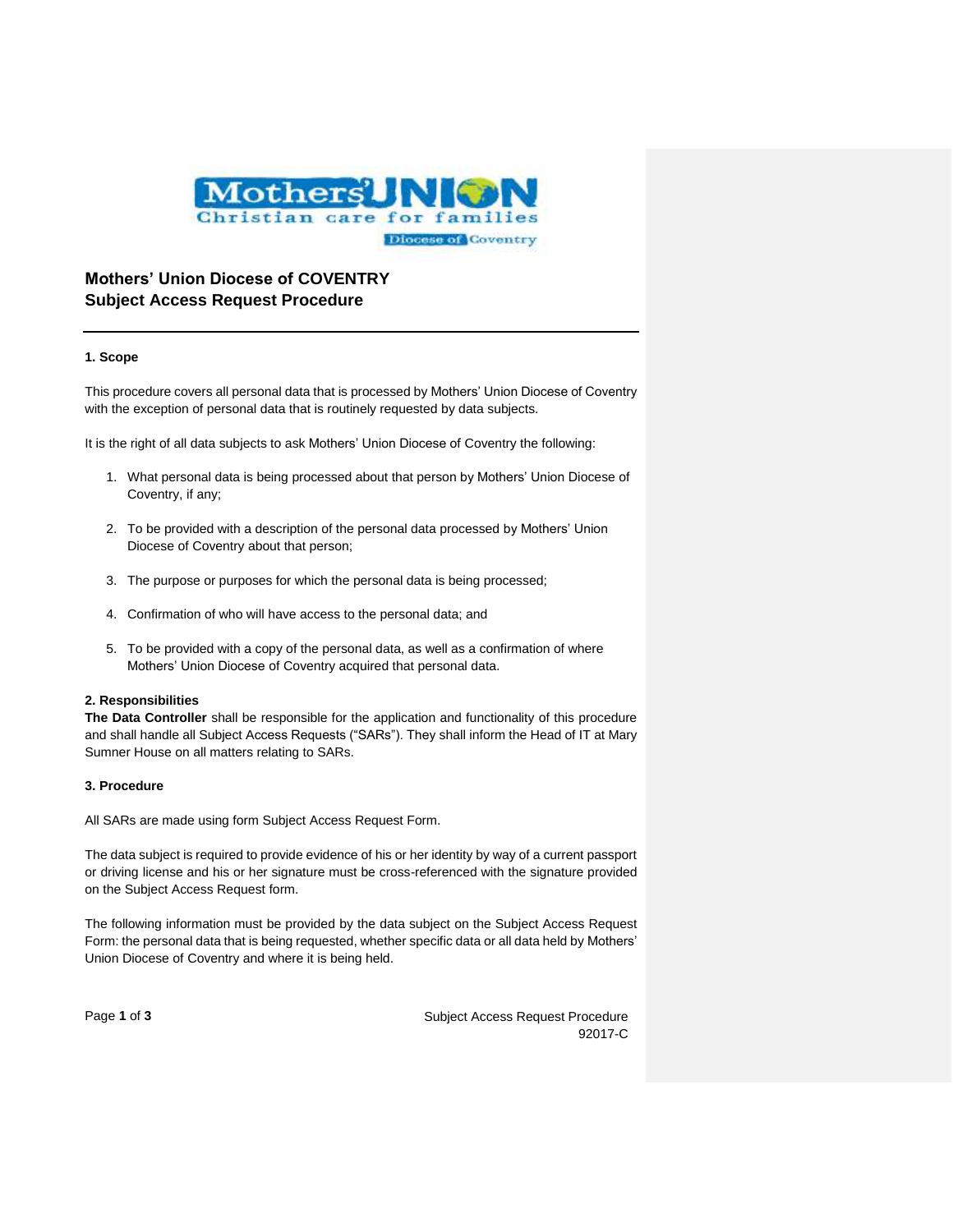

Mothers' Union Diocese of Coventry is required to record the date on which the Subject Access Request Form, with the accompanying identification evidence, is submitted.

Mothers' Union Diocese of Coventry has one month from this date to provide to the data subject the personal data requested. Should Mothers' Union Diocese of Coventry fail to provide the requested information within the one month window, this shall be in direct breach of the GDPR. No extension shall be allowed under any circumstances.

It is vital that the Subject Access Form is sent to The **Data Controller** straight away, to ensure that the requested data is collected within the one month window. **The Data Controller** will carry out data collection by one of the following steps:

- 1. Collecting the personal data requested; or
- 2. Carrying out a search of all electronic and hard-copy databases including manual files, backup and archived files as well as email folders and archives.

They shall at all times have access to a data map which sets out the location of all of Mothers' Union Diocese of Coventry's stored data.

At no time may personal data ever be altered or destroyed in order to avoid disclosure.

#### *Responsibilities*

**The Data Controller** is responsible for the following:

- 1. Keeping a record of all SARs made, including the date on which the SAR was received;
- 2. Reviewing all the documents provided to a data subject pursuant to a SAR to check for the mention of any third parties and if a third party is mentioned, to prevent the disclosure of the identity of the third party to the data subject, or to seek written consent from the third party as to the disclosure of their identity.

#### *Personal data exemption categories*

The following data exemption categories apply, meaning that Mothers' Union Diocese of Coventry does not have to provide personal data covered below:

- The prevention and detection of crime;
- Negotiations with the data subject request maker;
- Management forecasts;

Page 2 of 3 Subject Access Request Procedure 92017-C

**Commented [F&Ct1]:** This should be created as part of the Privacy Impact Assessment audit